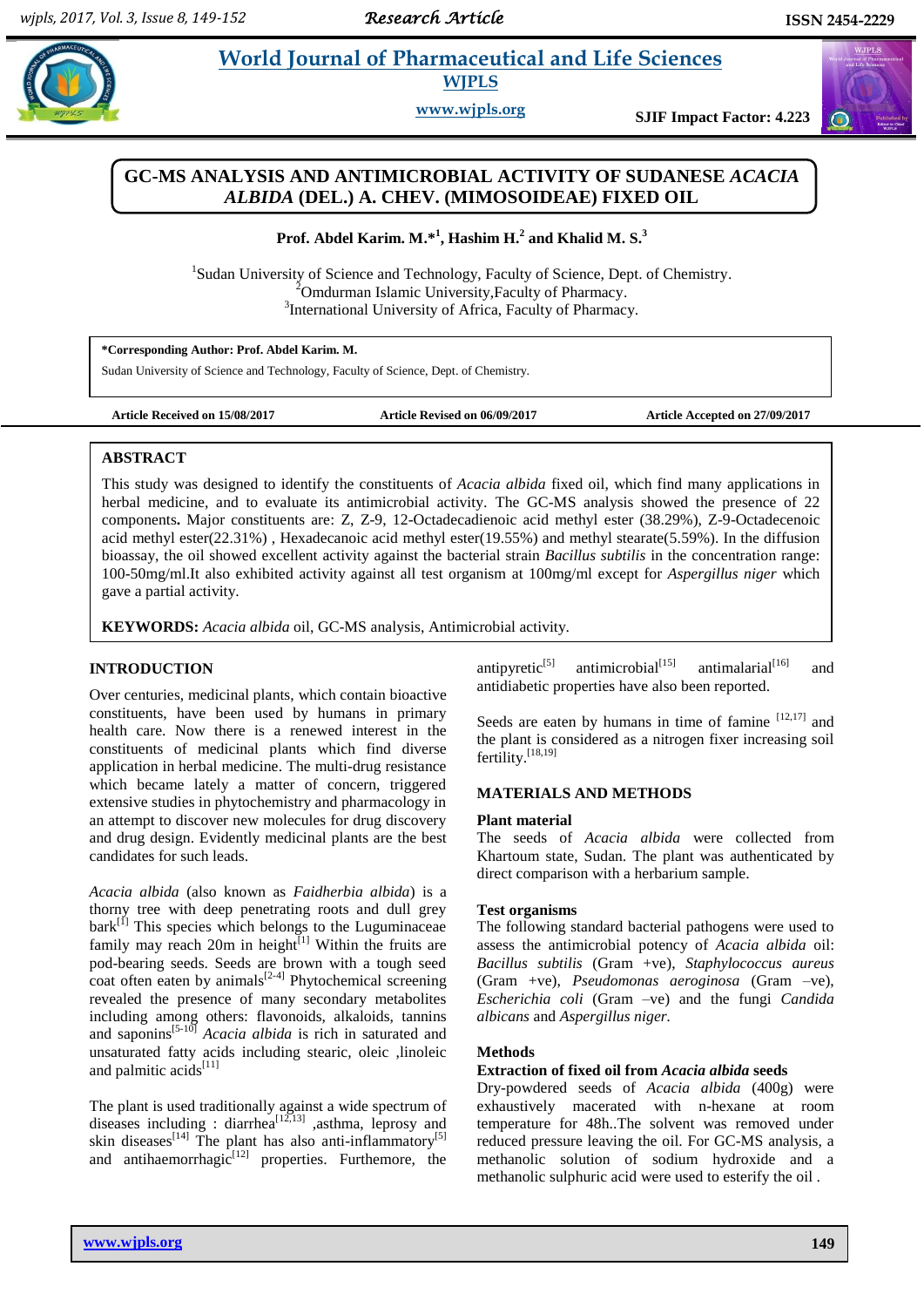*Acacia albida* fixed oil was analyzed by gas chromatography – mass spectrometry. A Shimadzo Ultra instrument was used with RTX-5MS column (30m,length ; 0.25mm diameter ; 0.25 μm, thickness). Analytical grade helium (purity; 99.99 %) was a carrier gas. Oven temperature program and other chromatographic conditions are displayed below:

|  |  |  |  | Table 1: Oven temperature program. |  |
|--|--|--|--|------------------------------------|--|
|--|--|--|--|------------------------------------|--|

| Rate  | Temperat | Hold<br>time |
|-------|----------|--------------|
|       | ure(C)   | $(min^{-1})$ |
|       | 60.0     | 0.00         |
| 10.00 | 300.0    | 0.00         |

## **Table 2: Chromatographic conditions.**

| Column oven temperature      | $60.0$ °C              |
|------------------------------|------------------------|
| <b>Injection temperature</b> | 280.0 °C               |
| Injection mode               | Split                  |
| Flow control mode            | Linear velocity        |
| Pressure                     | 93.1KPa                |
| <b>Total flow</b>            | $50.0$ ml/ $min$       |
| Column flow                  | $1.50$ ml/sec          |
| Linear velocity.             | 44.7cm/sec             |
| Purge flow                   | 3.0 <sub>m</sub> /min. |
| Spilt ratio                  | $-1.0$                 |

#### **Antimicrobial assay**

Diffusion method was used for screening the oil. Mueller Hinton and Sabouraud dextrose agars were the media used as the growth media for the bacteria and the fungi respectively. The media were prepared according to the manufacturer's instructions

One ml aliquots of 24 hours broth culture of the test microorganisms were aseptically distributed onto nutrient agar slopes and then incubated at 37°C for 24 hours. The harvested bacterial growth was washed off using sterile normal saline , then it was suspended in (100 ml) of normal saline to give about 108-109 colony forming units per ml. Using the surface viable counting technique , the average number of viable organism per ml of the stock suspension was determined . Serial dilutions of the stock suspension were made in sterile normal saline. (0.02 ml) of the appropriate dilutions were transferred onto the surface of dried nutrient agar plates. The plates were allowed to stand for two hours at room temperature and then incubated at 37°C for 24 hours. Fungal cultures were accomplished on Sabouraud dextrose agar incubated at 25°C for four days. The fungal growth was harvested and washed off with sterile normal saline, and the suspension was stored in the refrigerator until used.

#### **Testing for antibacterial activity**

(2ml) of the standardized bacterial stock suspension were mixed with (200 ml) of sterile molten nutrient agar which was maintained at 45°C. (20 ml) Aliquots of the

incubated nutrient agar were distributed into sterile Petri dishes. The agar was left to settle. Each plate was divided into two halves. In each half two cups (10mm in diameter) were cut using sterile cork borer (No 4). Each half was designed for a test solution.

Agar discs were removed, alternate cups were filled with( 0.1 ml) samples of each test solution and allowed to diffuse at room temperature for two hours. The plates were then incubated at  $37^{\circ}$ C for 24 hours. After incubation, the diameters of the resultant growth inhibition zones were measured.

## **RESULTS AND DISCUSSION**

# **GC-MS analysis**

GC-MS analysis of *Acacia albida* oil was conducted and the identification of the constituents was accomplished by comparison with the MS library (NIST). The observed fragmentation pattern was also interpreted. The analysis revealed the presence of 22 components (Table 3). The typical total ion chromatogram (TIC) of hexane extract is shown in Fig.1.

#### **Table 3: Constituents of** *Acacia albida* **oil.**

| eak#           | R.Time | Area     | Area% Name |                                                 |
|----------------|--------|----------|------------|-------------------------------------------------|
| 1              | 4.746  | 246320   |            | 0.29 Butylated Hydroxytoluene                   |
| $\mathfrak{p}$ | 7.928  | 71604    | 0.09       | Methyl tetradecanoate                           |
| 3              | 9.357  | 47106    |            | 0.06 6-Octadecenoic acid, methyl ester          |
| 4              | 9.878  | 50496    | 0.06       | Tridecanoic acid, methyl ester                  |
| 5              | 11.526 | 851549   | 1.02       | 9-Hexadecenoic acid, methyl ester, (Z)-         |
| 6              | 11.958 | 16339955 |            | 19.55 Hexadecanoic acid, methyl ester           |
| 7              | 13.578 | 73755    | 0.09       | 7-Hexadecenoic acid, methyl ester, (Z)-         |
| 8              | 14.071 | 73538    | 0.09       | Hexadecanoic acid, 15-methyl-, methyl est       |
| 9              | 15.566 | 32010548 | 38.29      | 9,12-Octadecadienoic acid (Z,Z)-, methyl e      |
| 10             | 15.678 | 18649465 |            | 22.31 9-Octadecenoic acid (Z)-, methyl ester    |
| 11             | 15.782 | 3125696  |            | 3.74 11-Octadecenoic acid, methyl ester         |
| 12             | 16.198 | 4673018  |            | 5.59 Methyl stearate                            |
| 13             | 19.356 | 1576868  | 1.89       | Cyclopropaneoctanoic acid, 2-[[2-[(2-ethyl]     |
| 14             | 19.677 | 479614   | 0.57       | Oxiraneoctanoic acid, 3-octyl-, methyl este     |
| 15             | 19.815 | 212262   |            | 0.25 11-Eicosenoic acid, methyl ester           |
| 16             | 20.341 | 1447742  |            | 1.73 Methyl 18-methylnonadecanoate              |
| 17             | 20.647 | 134714   |            | 0.16 9,12,15-Octadecatrienoic acid, methyl este |
| 18             | 22.238 | 84701    | 0.10       | Phenol, 2,2'-methylenebis[6-(1,1-dimethyle      |
| 19             | 22.328 | 168977   | 0.20       | Heneicosanoic acid, methyl ester                |
| 20             | 24.257 | 2186882  | 2.62       | Methyl 20-methyl-heneicosanoate                 |
| 21             | 26.128 | 205630   | 0.25       | Tricosanoic acid, methyl ester                  |
| 22             | 27.930 | 890606   | 1.07       | Tetracosanoic acid, methyl ester                |
|                |        | 83601046 | 100.00     |                                                 |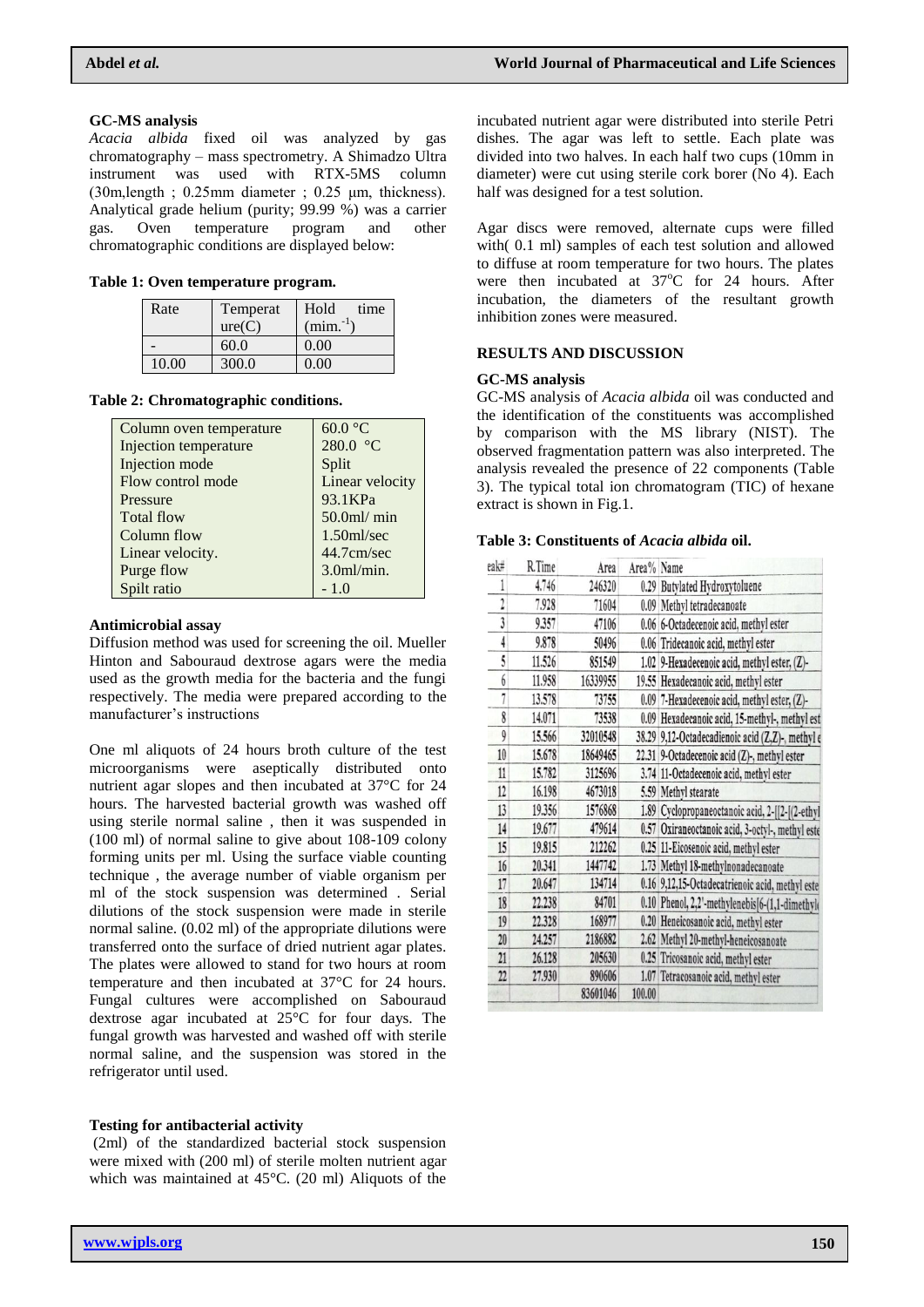

**Fig. 1: Cromatograms of** *Acacia albida* **seed oil.**

The following were detected in the chromatograms as major components:

#### **Z, Z-9, 12-Octadecadienoic acid methyl ester (38.29%)**

Fig. 2 shows the EI mass spectrum of 9, 12 octadecadienoic acid methyl ester.The peak at m/z294 (R.T. 15. 566), corresponds  $M^{\dagger}$ [C<sub>19</sub>H<sub>34</sub>O<sub>2</sub>]<sup>+</sup>. The signal at m/z263 corresponds to loss of a methoxyl function.



**Fig. 2: Mass spectrum of 9, 12-octadecadienoic acid methyl ester.**

## **Z-9-Octadecenoic acid methyl ester (22.31%)**

Fig.3 displays the mass spectrum of 9-octadecenoic acid methyl ester.The peak at m/z 296, which appeared at R.T. 15.678, corresponds  $M^{\dagger}$ [C<sub>19</sub>H<sub>36</sub>O<sub>2</sub>]<sup>+</sup>, while the peak at m/z266 accounts for loss of a methoxyl.



**Fig. 3: Mass spectrum of 9-octadecenoic acid methyl ester.**

#### **Hexadecanoic acid methyl ester (19.55%)**

Mass spectrum of hexadecanoic acid methyl ester is depicted in Fig. 4.The peak at m/z 270(R.T. 11.958) corresponds  $M^{\dagger}$ [C<sub>17</sub>H<sub>34</sub>O<sub>2</sub>]<sup>+</sup>, while the signal at m/z239 is attributed to loss of a methoxyl group.



**ester.**

## **Methyl stearate (5.59%)**



**Fig. 5: Mass spectrum of methyl stearate.**

The EI mass spectrum of methyl stearate is shown in Fig. 5.The signal which appeared at m/z 298 (R.T. 16.198) corresponds  $M^{\dagger}$ [C<sub>19</sub>H<sub>38</sub>O<sub>2</sub>]<sup>+</sup>, while the peak at m/z267 corresponds to loss of a methoxyl.

#### **Antimicrobial activity**

*Acacia albida* fixed oil was screened for antimicrobial activity against six standard human pathogenic bacteria. The results are depicted in Table (4) .The results were interpreted in the following conventional terms :  $(\leq 9$ mm: inative;9-12mm:partially active;13-18mm: active;<18mm:very active) .Tables (5) and (6) represent the antimicrobial activity of standard antibacterial and anifungal chemotherapeutic agents against standard bacteria and fungi respectivel.

**Table 4: Antimicrobial activity of** *Acacia albida* **oil.**

| <b>Type</b>     |      | Sa | <b>Bs</b> | Ec | $\mathbf{P}\mathbf{s}$ | Ca | An |
|-----------------|------|----|-----------|----|------------------------|----|----|
| O <sub>il</sub> | 100  | 13 | 20        | 15 | 15                     | 13 | 9  |
|                 | 50   | 10 | 17        | 12 | 12                     |    |    |
|                 | 25   |    | 14        | 13 | 12                     |    |    |
|                 | 12.5 |    | 12        | 10 | 10                     |    |    |
|                 | 6.25 |    | 10        |    |                        |    |    |